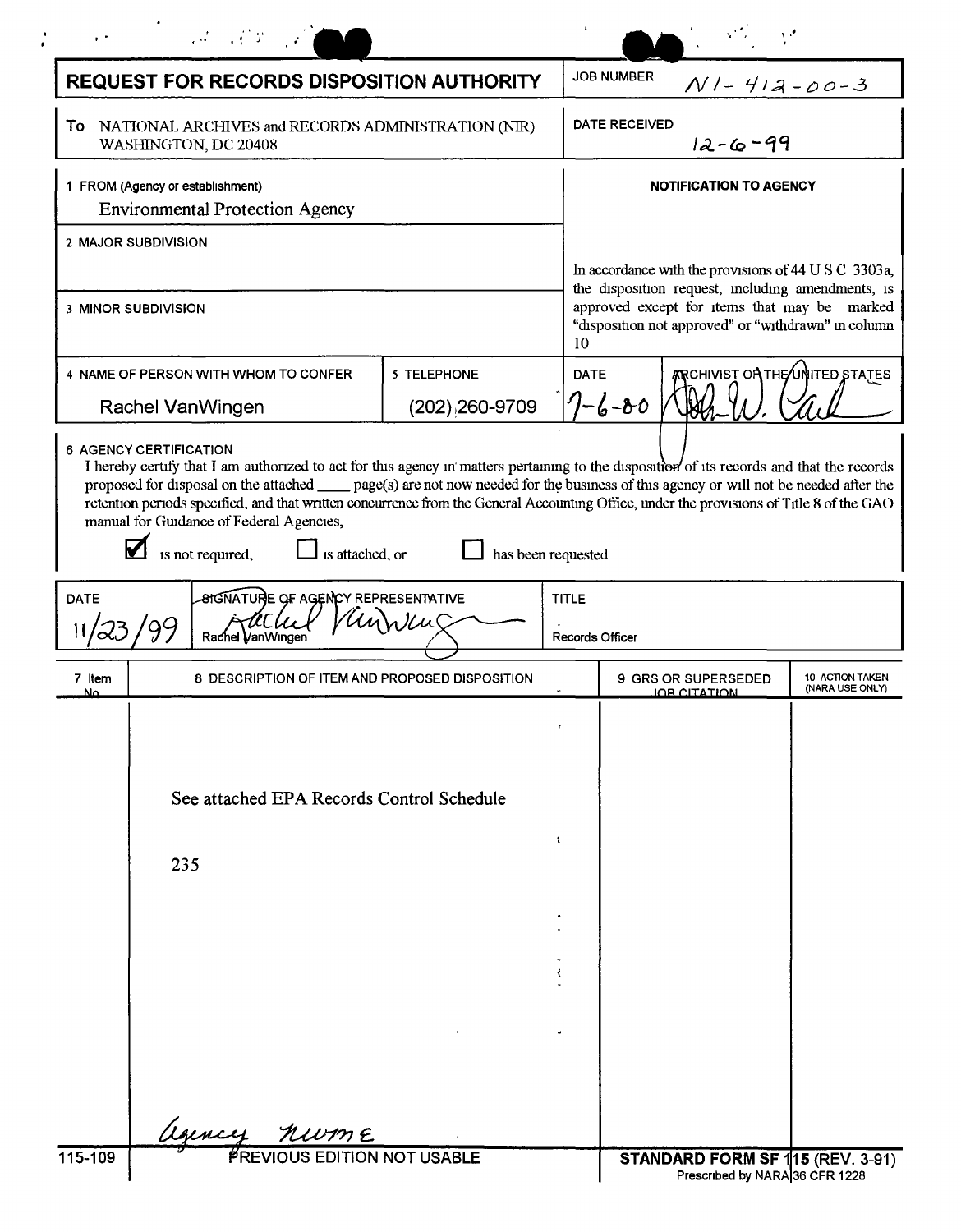# **EPA Records Schedule 235**

**Status:** Fmal, *10/3112009*

**Title:** Compliance Activity Tracking System (CATS)

**Program:** Pesticides

**Applicability:** Region 4

**Function:** 108-025-08 - Compliance and Enforcement

## **NARA Disposal Authority:**

This schedule authorizes the disposition of the record copy in any media (media neutral), excludmg any records already in electronic form. Records designated for permanent retention must be transferred to the National Archives in accordance with NARA standards at the time of transfer.

•  $N1-412-00-3$ 

## **Description:**

The Compliance Activity Tracking System (CATS) IS a program used to track routme, for cause, and secondary mspections on the state level; track data pertinent to case development; and generate report forms such as the 5700-33H. The states may enter and keep track of all inspections made, samples taken, cases developed and enforcement actions Imposed. All data can be stored and reviewed at the user's discretion. The state agencies are able to send all data pertaining to their inspections, as well as apply to the region for federal grants. Through CATS the states can reference mspections made m other states that may pertain to mspections in their own. In addition, each state has a state-specific database, umque to each state, which can be used to track compliance and enforcement actions not covered by the cooperatrve agreement. A cumulative master data base of information, including site name, product name, action type, mspection type, product name, active ingredients, and responsible parties for cases m all states is kept in the regional system.

#### **Disposition Instructions:**

**Item a:** Electronic software program

- **• Disposable**
- Destroy when no longer needed to ensure access to, and use of, the electronic records throughout their authorized retention period.

#### **Item b:** Input

- **• Disposable**
- Follow instructions for EPA 171.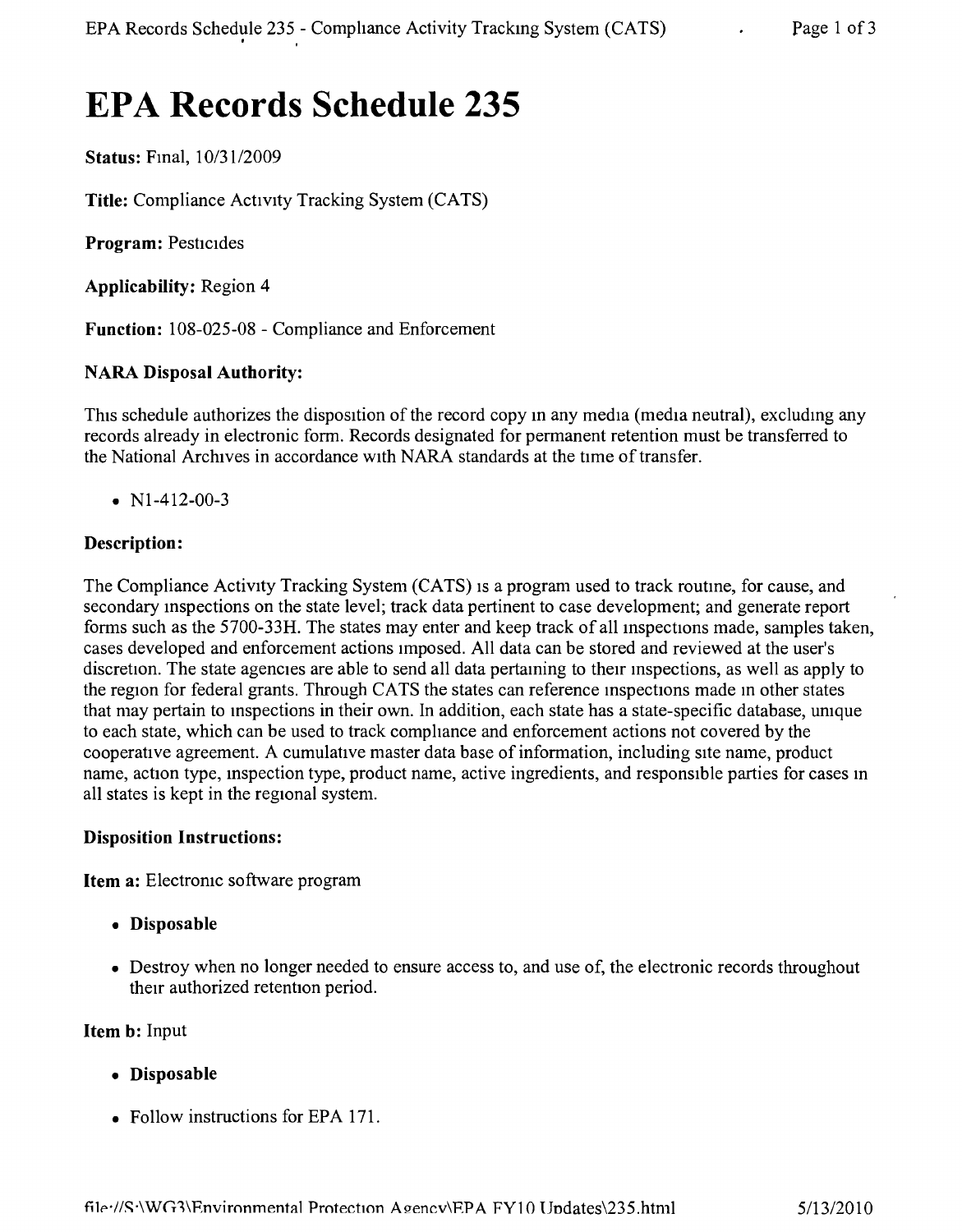Item c: Electronic data

- • Permanent
- Close every 5 years.
- Transfer closed out records to the National Archives, as specified in 36 CFR 1235.44-1235.50 or standards applicable at the time.

Item d: Output and reports

- • Varies
- File with related records and follow instructions for the related records.

Item e: System documentation

- • Permanent
- Transfer those records necessary to document how the system captures, manipulates, and outputs data to the National Archives, as specified In 36 CFR 1235.44-1235.50 or standards applicable at the time. Documentation is transferred along with the electronic data (item c).

## Guidance:

Grants are scheduled as EPA 003 (except Superfund site-specific). Regional enforcement and compliance records are covered in EPA 207 and EPA 211, respectively.

## Reasons for Disposition:

The following changes were made in the *06130/2008* version:

- Revised disposition instructions for item a.
- Deleted annual transfer for disposition item c since records are closed out every 5 years.
- Revised name of disposition item e.
- Updated contact information.

This system supports operations required by statute and regulations for compliance, enforcement, and grants.

# Custodians:

Region 4, Air, Pesticides and Toxics Division, Pesticides and Toxic Substances Branch

- Contact: Richard Corbett
- Telephone: 404-562-9008

# Related Schedules:

# EPA 003, EPA 171, EPA 207, EPA 211